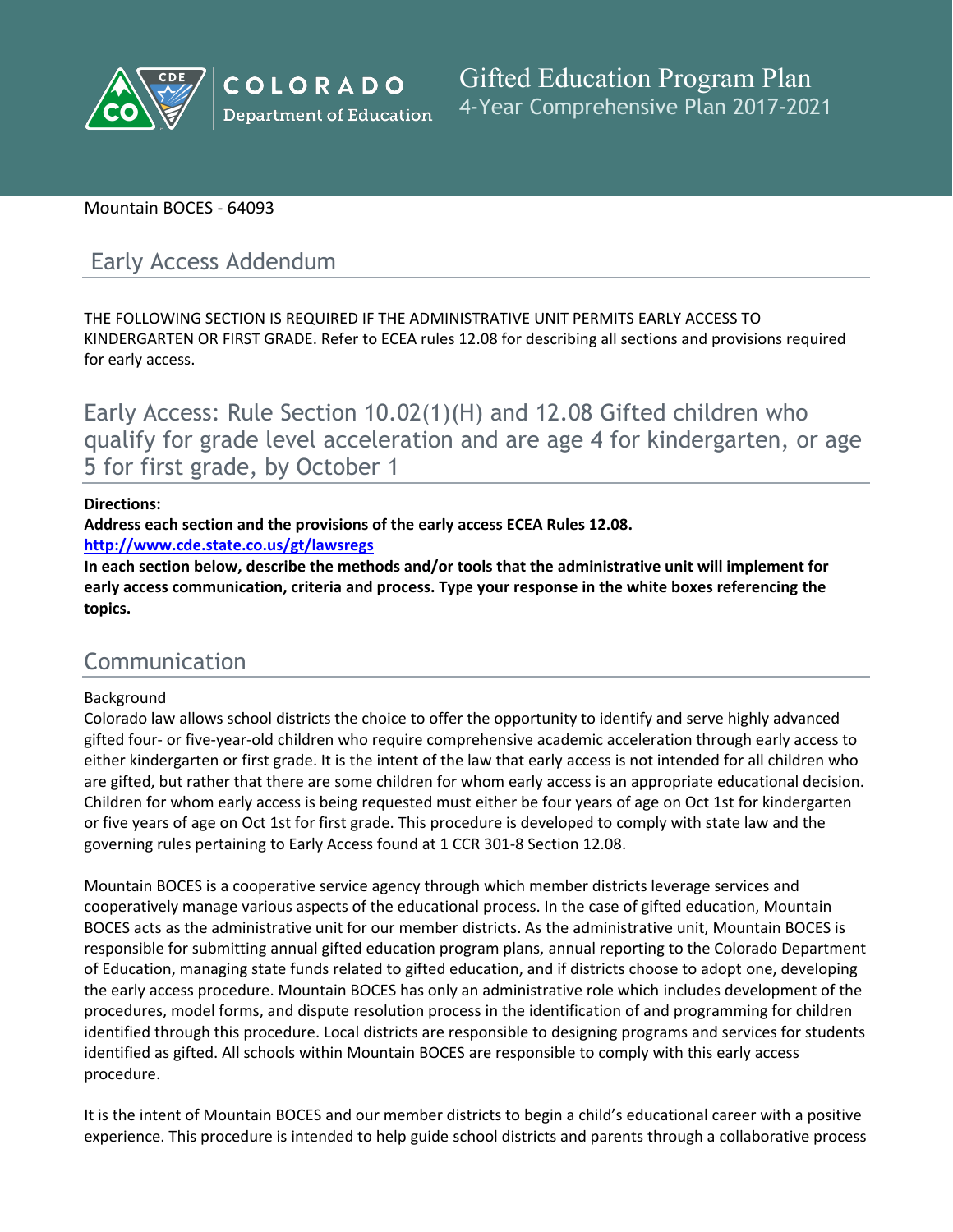

that arrives at a decision that is in the best interest of the child. School districts should capitalize on the opportunity to create a lasting and positive impression with families as they enter the K-12 system for the first time. From time to time, there may be special circumstances that require a waiver of some or all of this procedure to comply with the intent of the law. In such situations, local Gifted Education Directors should consult with the Executive Director.

# Outline of Procedure

\* Parent/Guardian submits the Application for Early Access to the local school district Gifted Education Director between March 1 and April 1. Prior to March 1, applications can be submitted but will not be designated as received. Late applications will not be accepted. \* Upon receipt of the application, the local school district Gifted Education Director will communicate with the parent/guardian about the early access evaluation process. \* School personnel collect information using rating scales and interviews from existing sources (preschool teachers, other adults knowledgeable of the child, parents). \* School Personnel conduct an observation in the grade for which early access is being sought, interview the child, and conduct any needed informal readiness assessments. \* Based on the information provided by the parents and collected by school personnel, the local school district Gifted Education Director determines if the District will offer formal assessment or whether, based on existing information, the child will not be considered for early access. \* Formal and Informal Assessment, if required. \* Determination Meeting is held, if required.

In order to be considered for early access, a child must obtain scores at or above the 97th percentile on both standardized intellectual and achievement tests. However, simply achieving a score at or above the 97th percentile is not sufficient to offer early access to the child. The school must consider a variety of other factors and build a body of evidence that fully supports a decision to offer early access. The State Board of Education Rules governing this procedure require the district to render a decision within 60 calendar days after receiving an Application and Screening Portfolio from the parent/guardian. Because a decision to grant early access can be made only with a sufficient body of evidence to identify the child as gifted, and from which to make an informed decision related to the impact of granting early access, a district's failure to meet the 60-calendar day timeline will not default in the admission of the child for early access.

# Parent/Guardian Responsibilities

\* Parent/guardian must submit a completed Application for Early Access on or before April 1. Late applications will not be accepted. Incomplete applications may result in the district deciding that there is inadequate or insufficient information upon which to base a decision to grant the early access request and thereby deny the request for early access. With the application, parents/guardians are required to submit the following information to assist the team in reaching a decision. o Student Performance Samples that help the district staff determine if the child should receive a formal evaluation for Early Access. Suggested work samples could include: \* Examples of the child's drawings, writing, and other interests \* A video of the child reading and communicating o Any available achievement/aptitude test data obtained from a private psychologist or other public evaluation. Because of the dynamic nature of early development, test results must be within three months from the date of the application. The school district RtI team will review the test data to determine if it will be used. o Any other supporting information the parent believes will help. \* Return the Kingore Observation Inventory for Parents, completed by each parent/guardian within seven days (the district will provide this inventory to the parent/guardian). \* Provide the child for observation, screening, and formal and informal assessment, as required.

# District Responsibilities - Communication

Districts will provide information to their local communities through their website and other appropriate methods. The information will describe the criteria, process, time frames, application portfolio, required assessments, final determination process, advanced learning plan development, and dispute resolution process.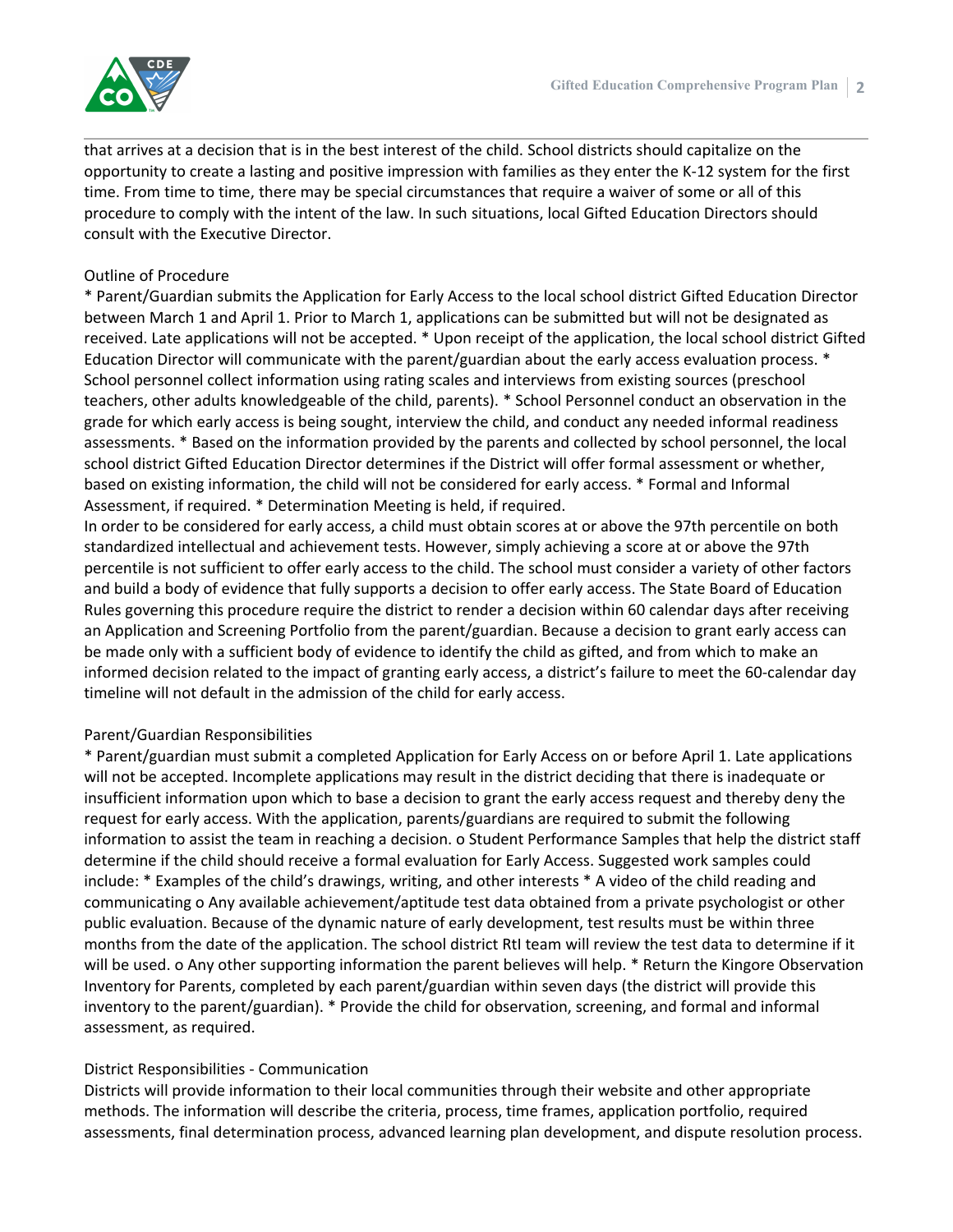

Districts will also communicate the process annually to preschool, general, and gifted education personnel- including preschool, kindergarten, and first grade teachers and principals--regarding the Early Childhood Access Procedure.

Upon official receipt (after March 1 and prior to April 1) of the Application from a parent/guardian for early access, the local district Gifted Education Director will call the parent, explain the process for identification, and send the Kingore Observation Inventory for Parents to the parent/guardian. Because of the importance of establishing positive relationships with families, it is encouraged this information be shared in a meeting.

The local district Gifted Education Director will obtain information from preschool teachers, including the Preschool and Kindergarten Behavior Scales (PKBS-2), will direct the school staff to conduct a screening (observation, interview and readiness assessment). The observation should take place either in the class in which the child is seeking early access or another setting such as the preschool classroom.

After the rating scales and screening have been completed the local district Gifted Education Director will review the Application and screening information, and, if they deem appropriate, direct the school staff to conduct a formal evaluation to complete a body of evidence on which to base a decision of whether to grant early access. If the district decides a formal evaluation should happen, the formal evaluation is provided by the district at no cost to the family.

If the local district Gifted Education Director determines that there is insufficient information or that the screening information indicates early access would not be appropriate, they will notify the parents of the district's decision not to grant a formal assessment and consequently that the child will not be granted early access. Determination Process If after completing the formal assessments in the required areas of mental ability and achievement, the child does not obtain scores above the 97th percentile in both, the district Director of Gifted Education will inform the parents in writing of the district's decision not to grant early access. No exceptions will be made on the 97th percentile, as this identification is portable throughout the state of Colorado. Sharing this information in a meeting is encouraged.

When a child obtains the required 97th percentile scores on both a standardized mental ability and achievement tests, the district will schedule a determination meeting to consider the decision to grant early access request, which will be made by a team who reviews a complete body of evidence that includes information about aptitude, achievement, performance, readiness, social behavior, and motivation. Parents are expected to be part of the school determination team but are not required to participate.

# The team will include, at a minimum:

\* School Principal \* Gifted Education Personnel \* Teacher of Early Childhood \* The receiving teacher of grade to which the parent is requesting early access \* Additional personnel deemed appropriate by the school to the determination (such as): \* School Psychologist \* School Counselor \* English as a Second Language Teacher \* Special Education Teacher

#### Determination Meeting

The intention is for the team to reach consensus on a decision regarding the appropriateness of early access for the child. If consensus cannot be reached, then the Director of Gifted Education will make the final decision. In order to be placed, a child must have a component or composite score at the 97th percentile on both a standardized mental ability and achievement test. However, scores meeting the 97th percentile do not automatically qualify a student for early access. Parents will receive a written determination summary that is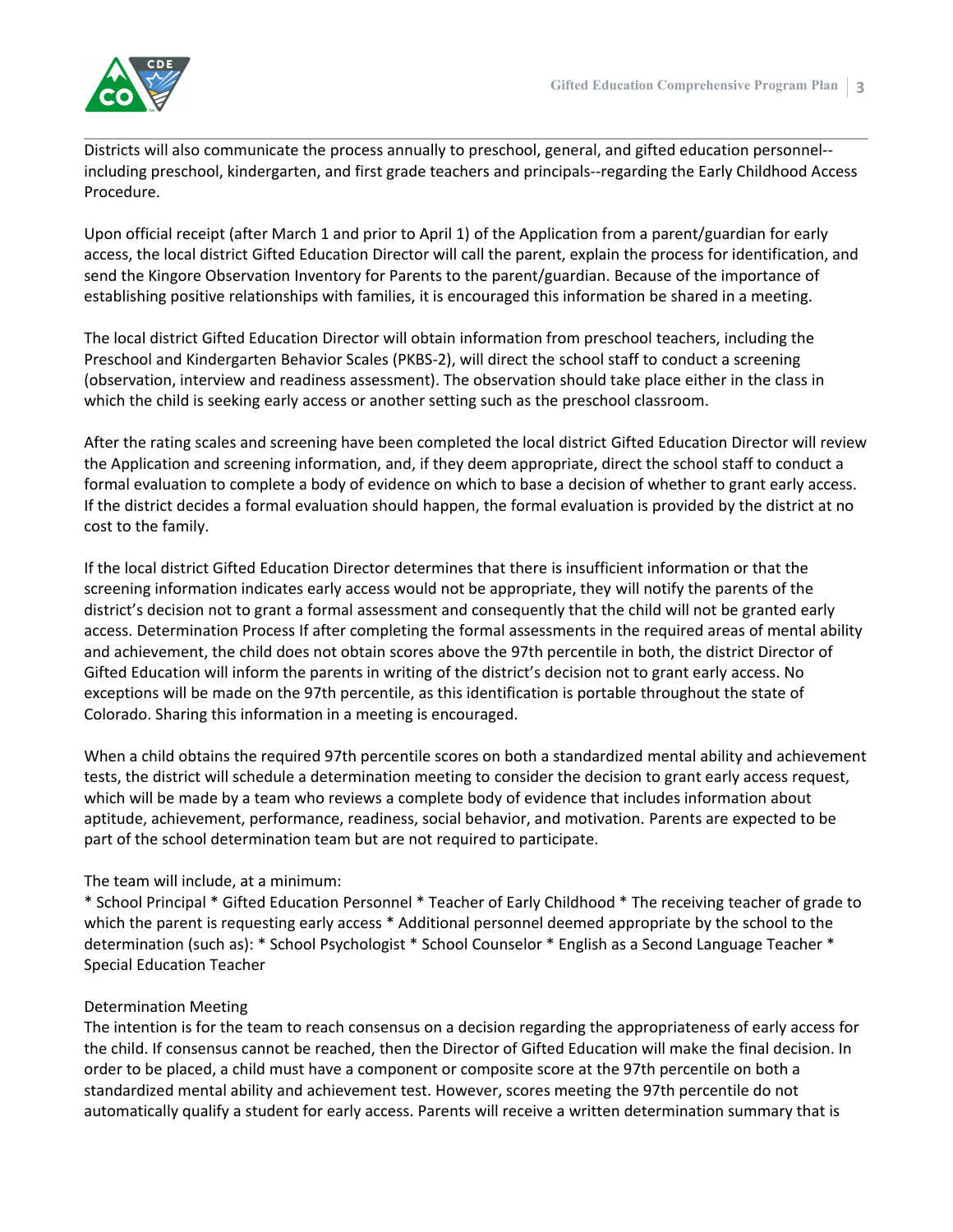

signed by all members of the determination team. Parents may accept or decline the district's offer of early access.

# Criteria

# **Aptitude:**

In order to be considered for early access, a child must obtain scores at or above the 97th percentile on both standardized intellectual and achievement tests. However, simply achieving a score at or above the 97th percentile is not sufficient to offer early access to the child. The school must consider a variety of other factors and build a body of evidence that fully supports a decision to offer early access. The State Board of Education Rules governing this procedure require the district to render a decision within 60 calendar days after receiving an Application and Screening Portfolio from the parent/guardian. Because a decision to grant early access can be made only with a sufficient body of evidence to identify the child as gifted, and from which to make an informed decision related to the impact of granting early access, a district's failure to meet the 60-calendar day timeline will not default in the admission of the child for early access.

# Portfolio

Parent/guardian must submit a completed Application for Early Access on or before April 1. Late applications will not be accepted. Incomplete applications may result in the district deciding that there is inadequate or insufficient information upon which to base a decision to grant the early access request and thereby deny the request for early access. With the application, parents/guardians are required to submit the following information to assist the team in reaching a decision.

\*\*Student Performance Samples that help the district staff determine if the child should receive a formal evaluation for Early Access. Suggested work samples could include: \* Examples of the child's drawings, writing, and other interests \* A video of the child reading and communicating

\*\*Any available achievement/aptitude test data obtained from a private psychologist or other public evaluation. Because of the dynamic nature of early development, test results must be within three months from the date of the application. The school district RtI team will review the test data to determine if it will be used.

\*\*Any other supporting information the parent believes will help. \* Return the Kingore Observation Inventory for Parents, completed by each parent/guardian within seven days (the district will provide this inventory to the parent/guardian). \* Provide the child for observation, screening, and formal and informal assessment, as required.

Upon official receipt (after March 1 and prior to April 1) of the Application from a parent/guardian for early access, the local district Gifted Education Director will call the parent, explain the process for identification, and send the Kingore Observation Inventory for Parents to the parent/guardian. Because of the importance of establishing positive relationships with families, it is encouraged this information be shared in a meeting.

The local district Gifted Education Director will obtain information from preschool teachers, including the Preschool and Kindergarten Behavior Scales (PKBS-2), will direct the school staff to conduct a screening (observation, interview and readiness assessment). The observation should take place either in the class in which the child is seeking early access or another setting such as the preschool classroom.

After the rating scales and screening have been completed the local district Gifted Education Director will review the Application and screening information, and, if they deem appropriate, direct the school staff to conduct a formal evaluation to complete a body of evidence on which to base a decision of whether to grant early access.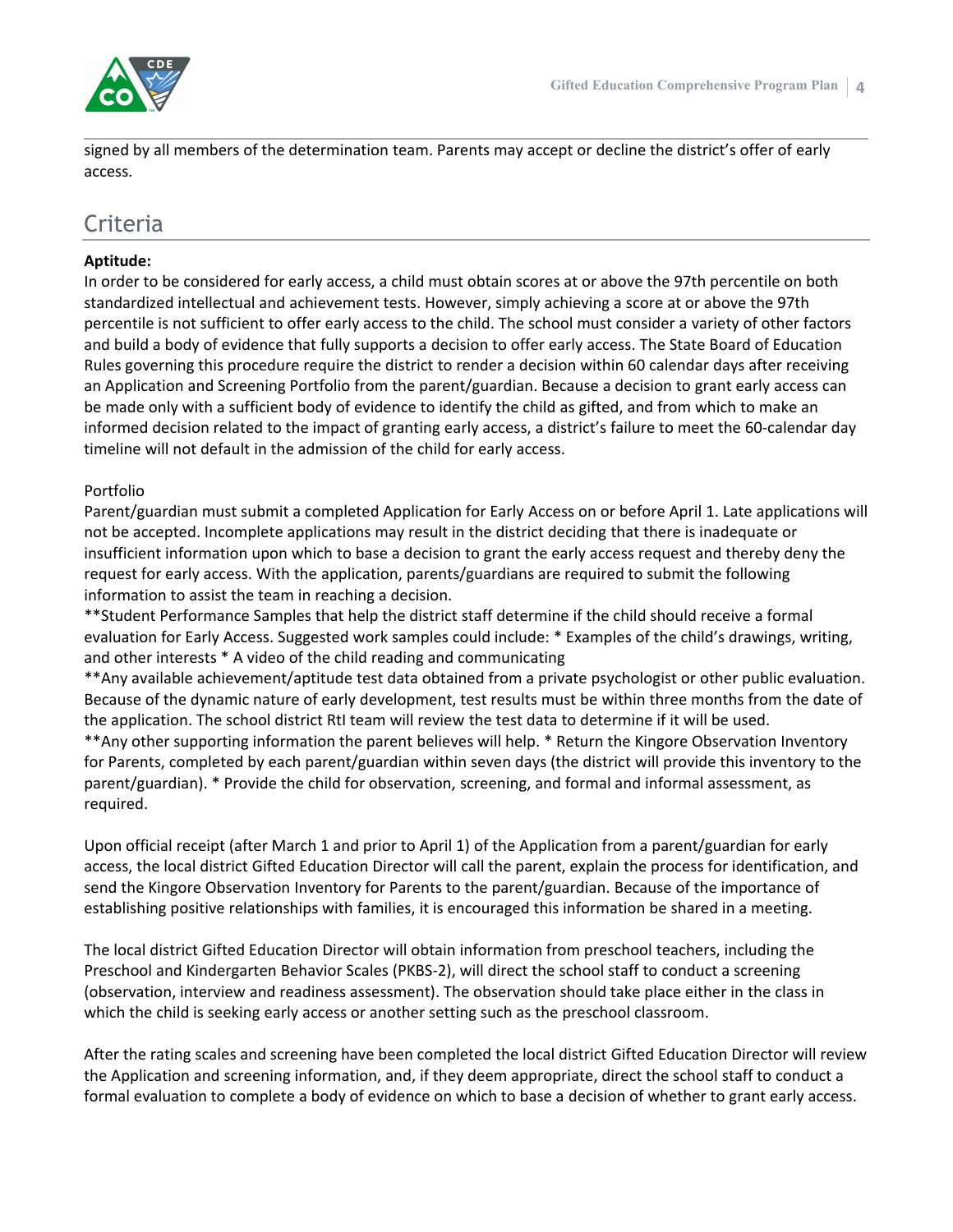If the district decides a formal evaluation should happen, the formal evaluation is provided by the district at no cost to the family.

If the local district Gifted Education Director determines that there is insufficient information or that the screening information indicates early access would not be appropriate, they will notify the parents of the district's decision not to grant a formal assessment and consequently that the child will not be granted early access.

#### Determination Process

If after completing the formal assessments in the required areas of mental ability and achievement, the child does not obtain scores above the 97th percentile in both, the district Director of Gifted Education will inform the parents in writing of the district's decision not to grant early access. No exceptions will be made on the 97th percentile, as this identification is portable throughout the state of Colorado. Sharing this information in a meeting is encouraged.

When a child obtains the required 97th percentile scores on both a standardized mental ability and achievement tests, the district will schedule a determination meeting to consider the decision to grant early access request, which will be made by a team who reviews a complete body of evidence that includes information about aptitude, achievement, performance, readiness, social behavior, and motivation.

Formal Standardized Aptitude Tests (the most updated version that an AU has access to), one of which is required: \* Wechsler Preschool and Primary Scale of Intelligence-III (WPPSI-III) \* Differential Abilities Scale-II (DAS-II) \* Stanford-Binet Intelligence Scales, Fifth Edition (SB5)

If a child is identified as gifted but does not quality for early access, identification information is provide to school serving the gifted student

#### **Achievement:**

In order to be considered for early access, a child must obtain scores at or above the 97th percentile on both standardized intellectual and achievement tests. However, simply achieving a score at or above the 97th percentile is not sufficient to offer early access to the child. The school must consider a variety of other factors and build a body of evidence that fully supports a decision to offer early access. The State Board of Education Rules governing this procedure require the district to render a decision within 60 calendar days after receiving an Application and Screening Portfolio from the parent/guardian. Because a decision to grant early access can be made only with a sufficient body of evidence to identify the child as gifted, and from which to make an informed decision related to the impact of granting early access, a district's failure to meet the 60-calendar day timeline will not default in the admission of the child for early access.

Upon official receipt (after March 1 and prior to April 1) of the Application from a parent/guardian for early access, the local district Gifted Education Director will call the parent, explain the process for identification, and send the Kingore Observation Inventory for Parents to the parent/guardian. Because of the importance of establishing positive relationships with families, it is encouraged this information be shared in a meeting.

The local district Gifted Education Director will obtain information from preschool teachers, including the Preschool and Kindergarten Behavior Scales (PKBS-2), will direct the school staff to conduct a screening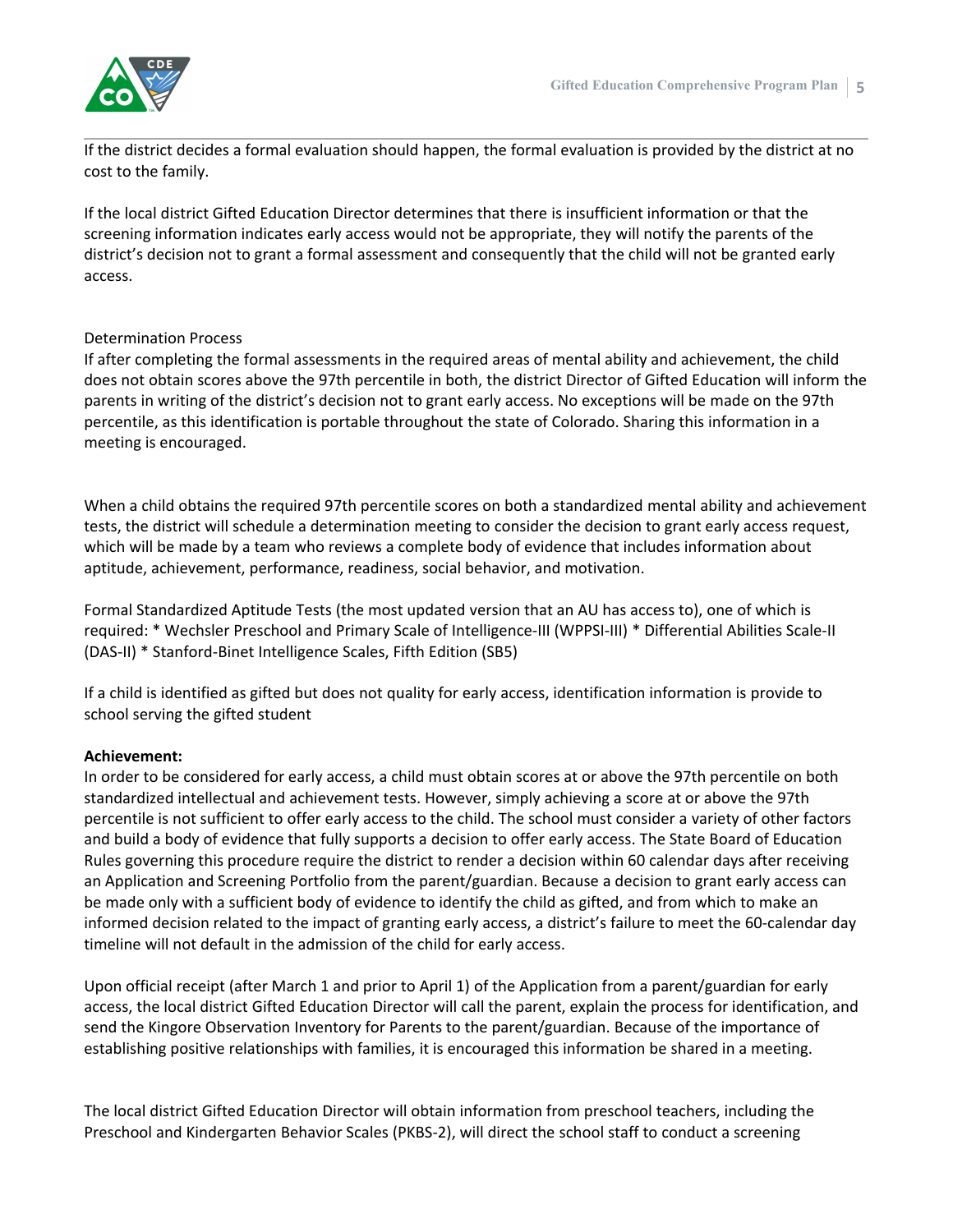

(observation, interview and readiness assessment). The observation should take place either in the class in which the child is seeking early access or another setting such as the preschool classroom.

After the rating scales and screening have been completed the local district Gifted Education Director will review the Application and screening information, and, if they deem appropriate, direct the school staff to conduct a formal evaluation to complete a body of evidence on which to base a decision of whether to grant early access. If the district decides a formal evaluation should happen, the formal evaluation is provided by the district at no cost to the family.

If the local district Gifted Education Director determines that there is insufficient information or that the screening information indicates early access would not be appropriate, they will notify the parents of the district's decision not to grant a formal assessment and consequently that the child will not be granted early access.

#### Determination Process

If after completing the formal assessments in the required areas of mental ability and achievement, the child does not obtain scores above the 97th percentile in both, the district Director of Gifted Education will inform the parents in writing of the district's decision not to grant early access. No exceptions will be made on the 97th percentile, as this identification is portable throughout the state of Colorado. Sharing this information in a meeting is encouraged. When a child obtains the required 97th percentile scores on both a standardized mental ability and achievement tests, the district will schedule a determination meeting to consider the decision to grant early access request, which will be made by a team who reviews a complete body of evidence that includes information about aptitude, achievement, performance, readiness, social behavior, and motivation.

When a child obtains the required 97th percentile scores on both a standardized mental ability and an achievement test in reading, writing, or math, the district will schedule a determination meeting to consider the decision to grant early access request, which will be made by a team who reviews a complete body of evidence that includes information about aptitude, achievement, performance, readiness, social behavior, and motivation.

Formal Standardized Achievement Tests (the most updated version that an AU has access to), one of which is required: \* Woodcock-Johnson III Normative Update (NU) Tests of Achievement (WJ III NU) \* Wechsler Individual Achievement Test – Third Edition (WIAT-III)

If a child is identified as gifted but does not quality for early access, identification information is provide to school serving the gifted student.

#### **Performance:**

Informal Assessment Techniques that may be used to obtain the required body of evidence:

\* Kingore Observation Inventory for Parents \* Preschool and Kindergarten Behavioral Scales (PBKS-2) \* Results Matter data \* Iowa Acceleration Scale – 3rd Edition or most current \* Individual School Reading Inventories \* Individual School Academic Placement tests \* Scales for Rating the Behavior Characteristics of Superior Students-R (SRBCSS-R) \* Young Children's Academic Intrinsic Motivation Inventory (Y-CAIMI) \* Observation of the child in the classroom setting \* Interview of the student, parents, and preschool staff \* Other information deemed appropriate by the Administrative Unit or School District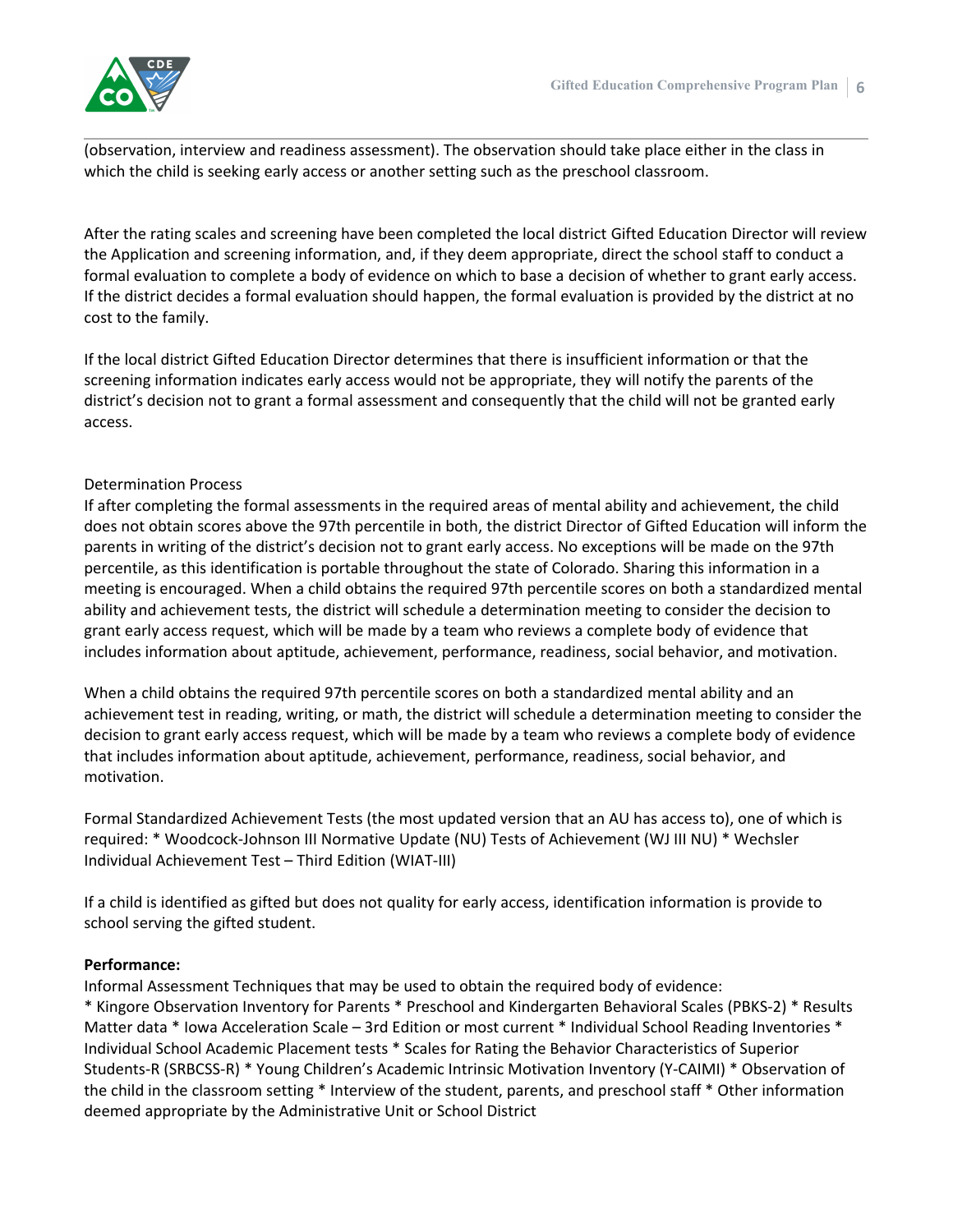

**Readiness, social behavior and motivation:** See above.

#### **Support system:**

#### Placement Process

If the early access request is granted, a conference is scheduled with the parent/guardian and any appropriate school personnel to develop an Advanced Learning Plan (ALP) for the school year of enrollment. The ALP will be written within the first month of school and must include an academic goal and a transition goal. Ongoing progress monitoring using the ALP and student performance reports will be shared with the parent/guardian and child at least every five (5) weeks during the first year of early access. There should be evidence of clear articulation about how the parents, teachers, school administrators, and the learning environment will contribute to a positive support system. During transitions, the support team will consist of the receiving teacher and administrator, gifted education personnel, the sending teacher, and any other appropriate persons identified by the Administrative Unit.

# Process

#### **Timelines:**

Because of the infrequent nature and short timeline for completing the early access process, it is encouraged that districts adhere to following timeline checklist to be completed in 60 days. Late applications will not be accepted.

# Checklist

\* Parent submits the Application for Early Access prior to April 1. Note: for the convenience of families, applications can be submitted prior to March 1, but will be officially received as of March 1. \* Local district Gifted Education Director dates the Application for Early Access as received. \* Local district Gifted Education Director communicates with family about the screening and evaluation process. \* Local district Gifted Education Director sends the Kingore Observation Inventory for Parents and Preschool and Kindergarten Behavioral Scales (PBKS-2). \* Local district Gifted Education Director directs the receiving school staff to conduct a screening to include an observation, interview the child, and school readiness assessments. \* Local school staff will conduct readiness screening and submits results. \* Local district Gifted Education Director reviews Application and screening information and determines whether to conduct the formal evaluation or to deny the request based on the screening information. \* Local Director informs family of the decision to either deny their request or conduct the formal evaluation. \* Complete formal evaluation. \* Conduct Determination Meeting including a written summary signed by all participants at the meeting. \* Provide parents with a copy of the summary. \* If early access is granted and the family wishes to accept the offer, the local district Gifted Education Director will direct the school staff to establish a transition team and develop an Advanced Learning Plan for the student.

# Portfolio

Parent/guardian must submit a completed Application for Early Access on or before April 1. Late applications will not be accepted. Incomplete applications may result in the district deciding that there is inadequate or insufficient information upon which to base a decision to grant the early access request and thereby deny the request for early access. With the application, parents/guardians are required to submit the following information to assist the team in reaching a decision. o Student Performance Samples that help the district staff determine if the child should receive a formal evaluation for Early Access. Suggested work samples could include: \* Examples of the child's drawings, writing, and other interests \* A video of the child reading and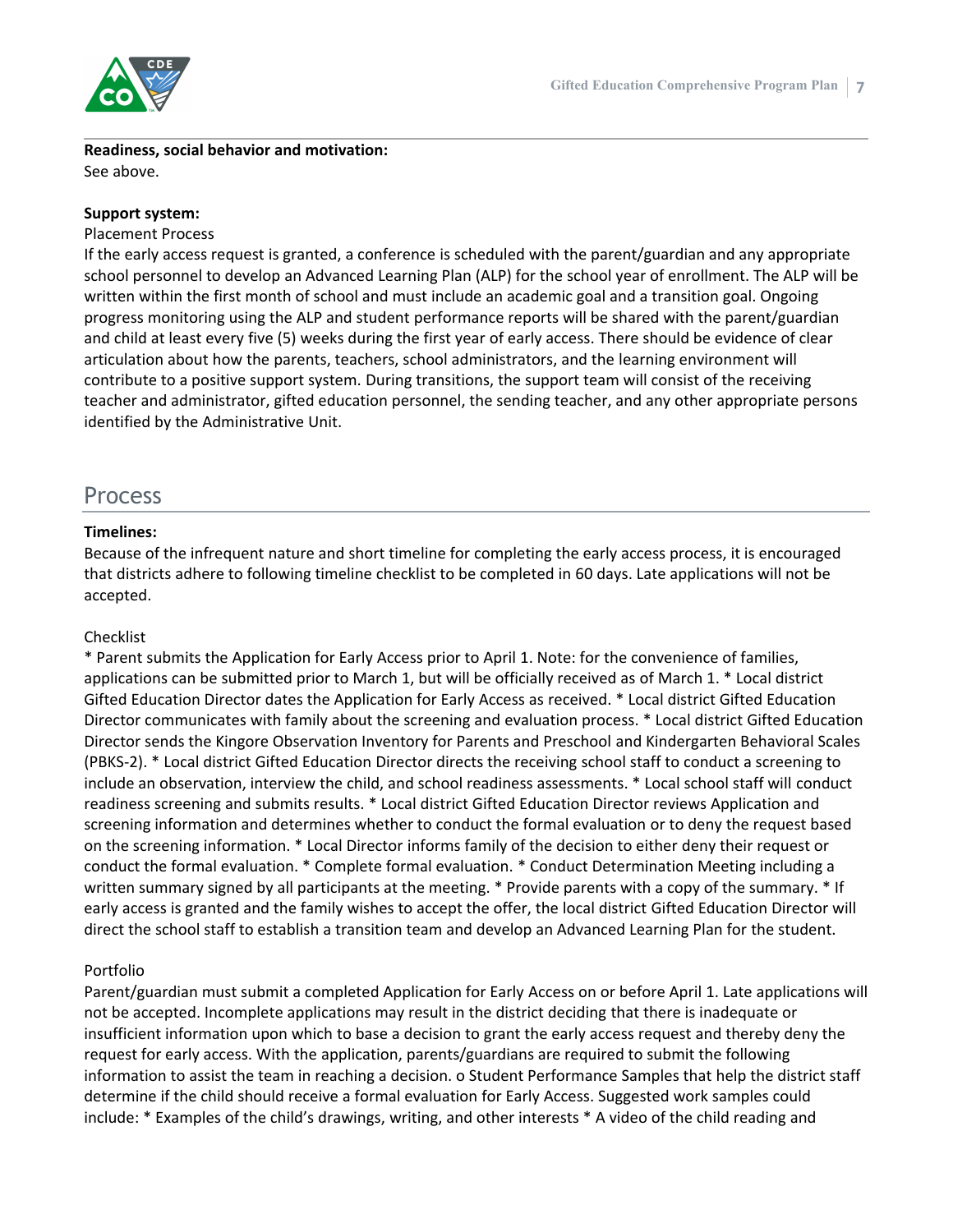

communicating o Any available achievement/aptitude test data obtained from a private psychologist or other public evaluation. Because of the dynamic nature of early development, test results must be within three months from the date of the application. The school district RtI team will review the test data to determine if it will be used. o Any other supporting information the parent believes will help. \* Return the Kingore Observation Inventory for Parents, completed by each parent/guardian within seven days (the district will provide this inventory to the parent/guardian). \* Provide the child for observation, screening, and formal and informal assessment, as required.

# **Personnel:**

The GT Director, preschool staff, principal, parents, and district or Mountain BOCES psychologist will all be involved throughout the process. Please see document submitted by Mountain BOCES that outlines the entire process and who will be involved in each part of the process.

# **Evaluation:**

Each year Mountain BOCES will discuss the Early Access activities in our districts to determine if changes need to be made.

- responsibility for and content of the screening portfolio GT Directors
- the screening tool for a referral, referral procedures, testing for body of evidence GT Directors
- performance information Preschool staff & GT Directors
- consensus decision making, method to inform parents Preschool staff & GT Directors
- resolve when determination cannot come to a consensus GT Directors
- ALP development and responsibility- preschool staff & GT Directors

#### **Monitoring:**

#### Placement Process

If the early access request is granted, a conference is scheduled with the parent/guardian and any appropriate school personnel to develop an Advanced Learning Plan (ALP) for the school year of enrollment. The ALP will be written within the first month of school and must include an academic goal and a transition goal. Ongoing progress monitoring using the ALP and student performance reports will be shared with the parent/guardian and child at least every five (5) weeks during the first year of early access. There should be evidence of clear articulation about how the parents, teachers, school administrators, and the learning environment will contribute to a positive support system.

During transitions, the support team will consist of the receiving teacher and administrator, gifted education personnel, the sending teacher, and any other appropriate persons identified by the Administrative Unit.

# **Dispute Resolution: Will the AU be using the same procedure for disagreements process as in the main Program Plan?** No

#### Dispute Resolution Process

While great care is taken to insure that a proper decision is made on behalf of all interested parties in the education of a child, parents may make a written request (using the Dispute Resolution Request form) for dispute resolution pertaining to a district's decision related to their early access request. Such request shall be made in writing addressed to the Executive Director of Mountain BOCES and postmarked or otherwise documented as received seven (7) calendar days after receiving a decision letter from the district, but no later than June 10th.